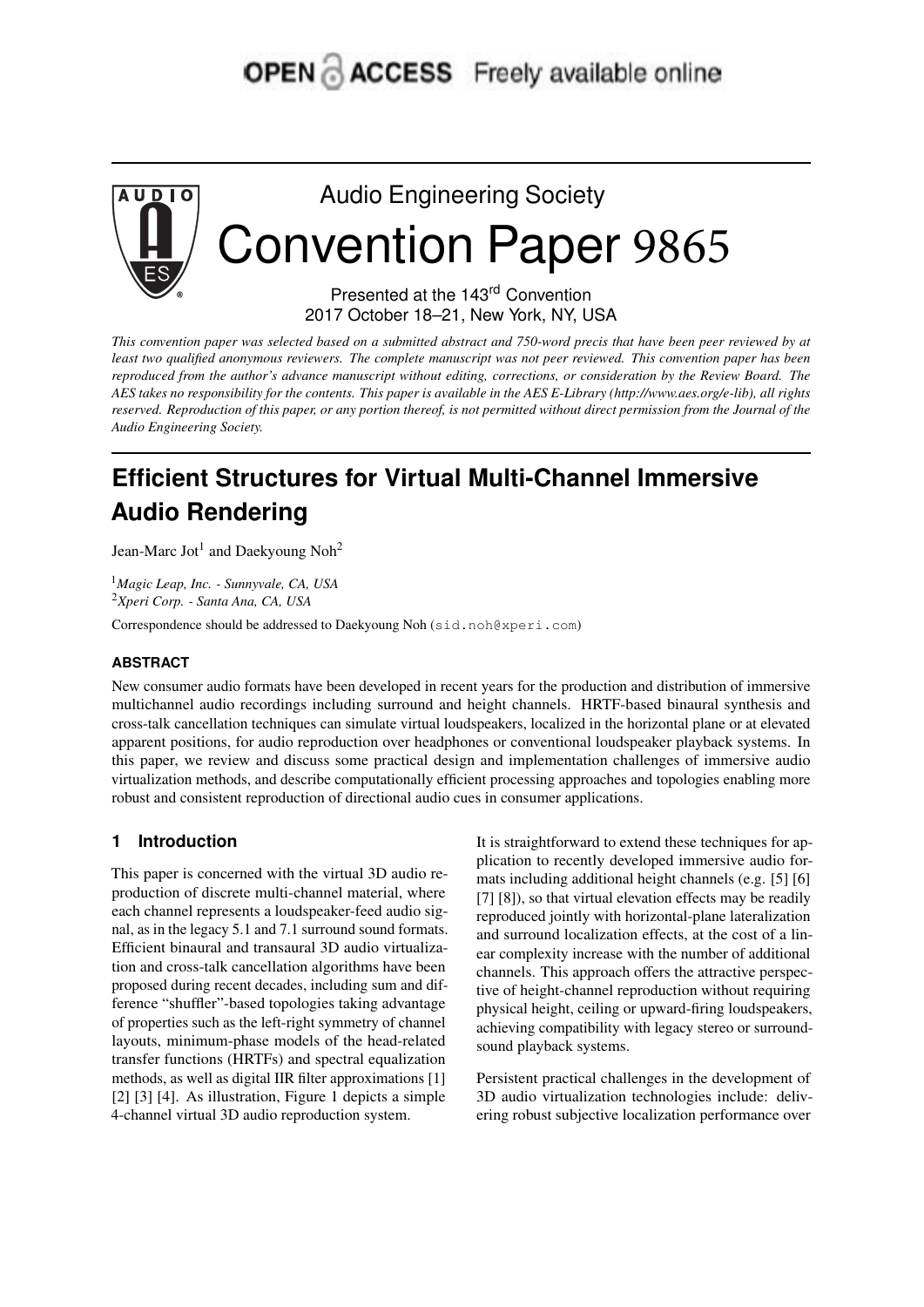

Fig. 1: 4-channel virtualization processing system.

headphones despite individual morphology differences [9] or while allowing flexible listener position in loudspeaker playback [4], and convincingly rendering the due interpolated localization of "phantom sources" panned across two or more input channels [10].

In order to alleviate horizontal localization and timbre reproduction artifacts for listener positions away from the central location (or "sweet spot") in a loudspeakerbased virtual 3-D audio system, some proposed solutions involve neutralizing the virtualization processing above the medium frequency range [4] [11]. For immersive reproduction with height, this approach must be implemented in such a manner as to preserve elevation effects, which are known to depend significantly on high-frequency features of the head-related transfer functions [12].

In the next section of this paper, we review general filter design principles for 3-D audio reproduction of left-right symmetric virtual loudspeaker pairs. We then extend these methods to develop efficient and practical designs for virtual elevation effects in multi-channel audio systems. Lastly, we include an enhancement employing signal decorrelation processing to improve the reproduction of phantom sources.



Fig. 2: 4-channel pairwise virtualizer.

## **2 Pairwise multi-channel 3D audio virtualization**

Figure 2 illustrates a realization of the virtualization processing system of Figure 1, reproducing two virtual loudspeaker pairs  $(L_1, R_1)$  and  $(L_2, R_2)$  for playback over headphones or a physical loudspeaker pair (*L*, *R*). Each input pair is processed by an elementary transaural virtualizer assuming that the virtual and physical loudspeaker pairs are symmetrically arranged relative to the median plane. With this assumption, the virtualized output signal for the pair  $(L_1, R_1)$  is given by [1] [2] [11]:

$$
\begin{bmatrix} L \\ R \end{bmatrix} = \mathbf{S} \cdot \begin{bmatrix} H_{1,SUM} & 0 \\ 0 & H_{1,DIFF} \end{bmatrix} \cdot \mathbf{S} \cdot \begin{bmatrix} L_1 \\ R_1 \end{bmatrix}
$$

where the sum/difference "shuffler" matrix S, the sum filter, and the difference filter are defined by:

$$
\mathbf{S} = \begin{bmatrix} 1/\sqrt{2} & 1/\sqrt{2} \\ 1/\sqrt{2} & -1/\sqrt{2} \end{bmatrix}
$$

$$
H_{1,SUM} = \{H_{1i} + H_{1c}\} \cdot \{H_{0i} + H_{0c}\}^{-1}
$$

$$
H_{1,DIFF} = \{H_{1i} - H_{1c}\} \cdot \{H_{0i} - H_{0c}\}^{-1}
$$

with the ipsilateral or contralateral HRTF notations of Figure 1. In this paper,  ${H(z)}$  denotes the minimumphase transfer function having the same magnitude frequency response as  $H(z)$ . The dependence on the complex frequency variable *z* is omitted for simplification. The virtualizer for the input pair  $(L_2, R_2)$  is realized similarly, and the approach may be extended to additional input pairs in a multi-channel audio virtualization system.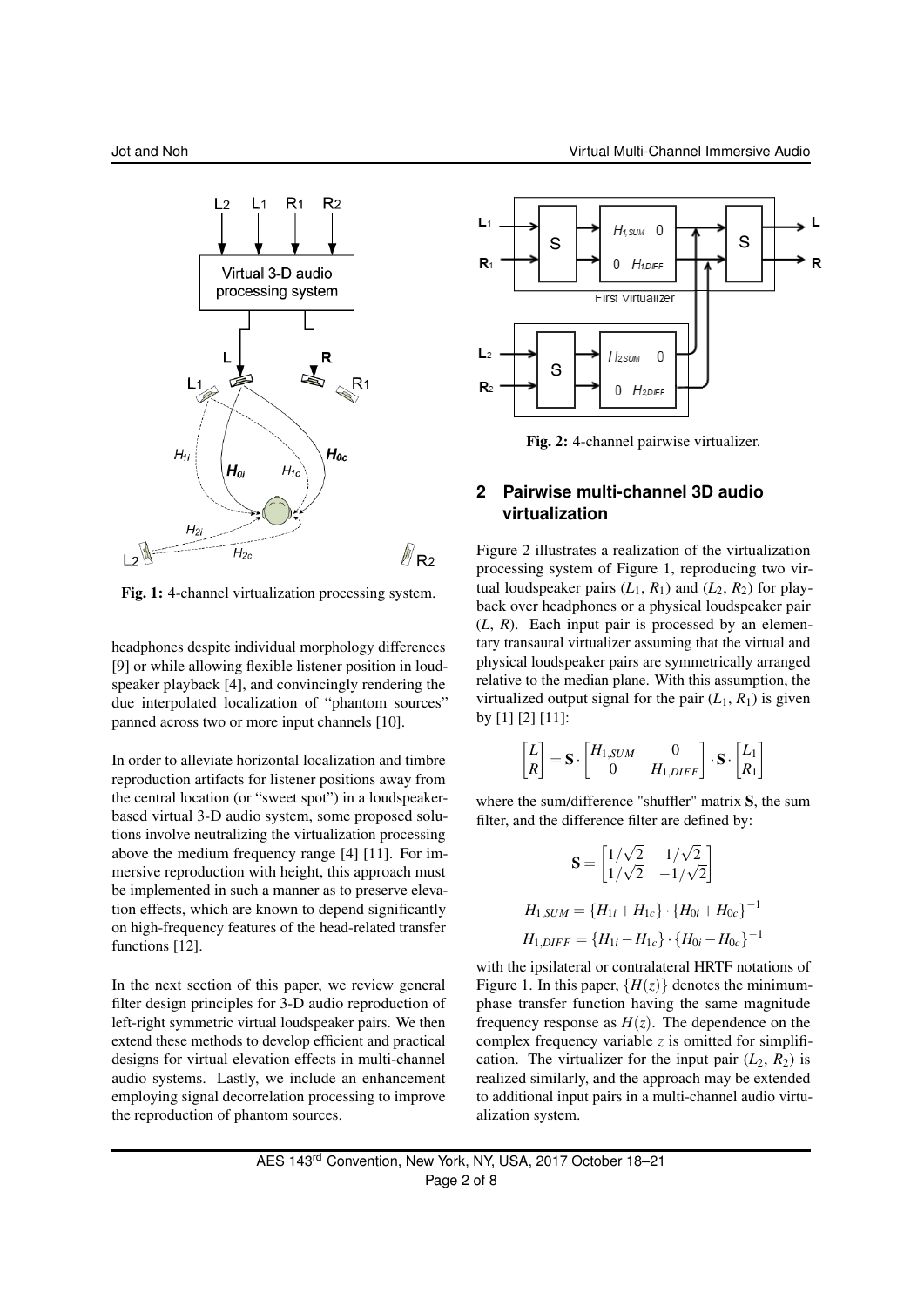

Fig. 3: Sum and difference filter responses for elevated virtual loudspeaker pair at azimuth ±30 degrees and elevation +45 degrees, with physical loudspeaker pair at azimuth  $\pm 15$  degrees in the horizontal plane.

For a virtual loudspeaker situated in the median plane, the ipsilateral and contralateral HRTFs are assumed identical and the difference filter vanishes. In the case of headphone reproduction,  $H_{0c}$  is substantially zero and *H*0*<sup>i</sup>* denotes the headphone-to-ear transfer function.

Figure 3 displays the frequency responses of the sum and difference filters  $H_{2,SUM}$  and  $H_{2,DIFF}$  for the virtualization of a height channel pair  $(L_2, R_2)$ . In this example, HRTF measurements from the CIPIC database [13] were used, and an average over 45 subjects was calculated for each of the sum and difference magnitude spectra  $|H_{2i} + H_{2c}|$ ,  $|H_{2i} - H_{2c}|$ ,  $|H_{0i} + H_{0c}|$  and  $|H_{0i} - H_{0c}|$ , prior to spectral division.

In order to reduce subjective localization artifacts when the listener's head shifts or rotates away from the reference listening position and look direction, bandlimiting may be realized by setting the sum and difference filter magnitude responses to unity above mid frequencies (as suggested in [11] for horizontal virtualizer designs). However, as indicated in figure 3, that modification would result in the elimination of salient elevation cues, including a boost in the 8-kHz region. In the following, alternative methods are discussed.

#### **3 Virtual Elevation Filter**

In several previous studies, a virtual elevation filter is derived from a HRTF magnitude or power ratio evaluated for a sound source located in the median plane,



Fig. 4: 4-channel pairwise virtualizer using virtual elevation pre-filtering of the height input pair.

in front of the listener [14] [15] [16] [17]. This approach corresponds to the simplified virtualizer topology shown in Figure 4, where the height channel pair  $(L_2, R_2)$  is pre-filtered with a virtual elevation filter  $H_{2/1}$  before processing by the horizontal virtualizer shared with input channel pair  $(L_1, R_1)$ . In this case, the frequency response of the virtual height filter is given by the HRTF magnitude ratio:

$$
|H_{2/1}| = |H_{2i}|/|H_{1i}| = |H_{2c}|/|H_{1c}|
$$

Figure 5 illustrates the variation of the ipsilateral virtual elevation filter across subjects in the CIPIC database, for a fixed target elevation, at azimuth 30 degrees. Also displayed is the frequency response derived by averaging  $|H_{2i}|/|H_{1i}|$  across subjects in the CIPIC database. As reported in previous studies, the high-frequency features, which are affected by pinna shape, vary significantly across subjects [18]. Additionally, it is visible that a rear virtual elevation filter, derived similarly for azimuth 150 degrees, has a different response, notably lacking a high-frequency boost in the 8 kHz region.

Figure 6 illustrates the variation of the averaged elevation filter magnitude frequency response with increasing target elevation angle, at azimuth 30 degrees, for the ipsilateral or contralateral ear. It is observed that elevation cues generally increase monotonically with elevation angle.

#### **4 Virtualizer Design Improvements**

The virtualizer topology of figure 4 is applicable if the ipsilateral and contralateral virtual elevation filters can be assumed to be identical. This approximation is justified for median-plane locations (azimuth 0) and, as seen in figure 6, acceptable for azimuth 30 degrees.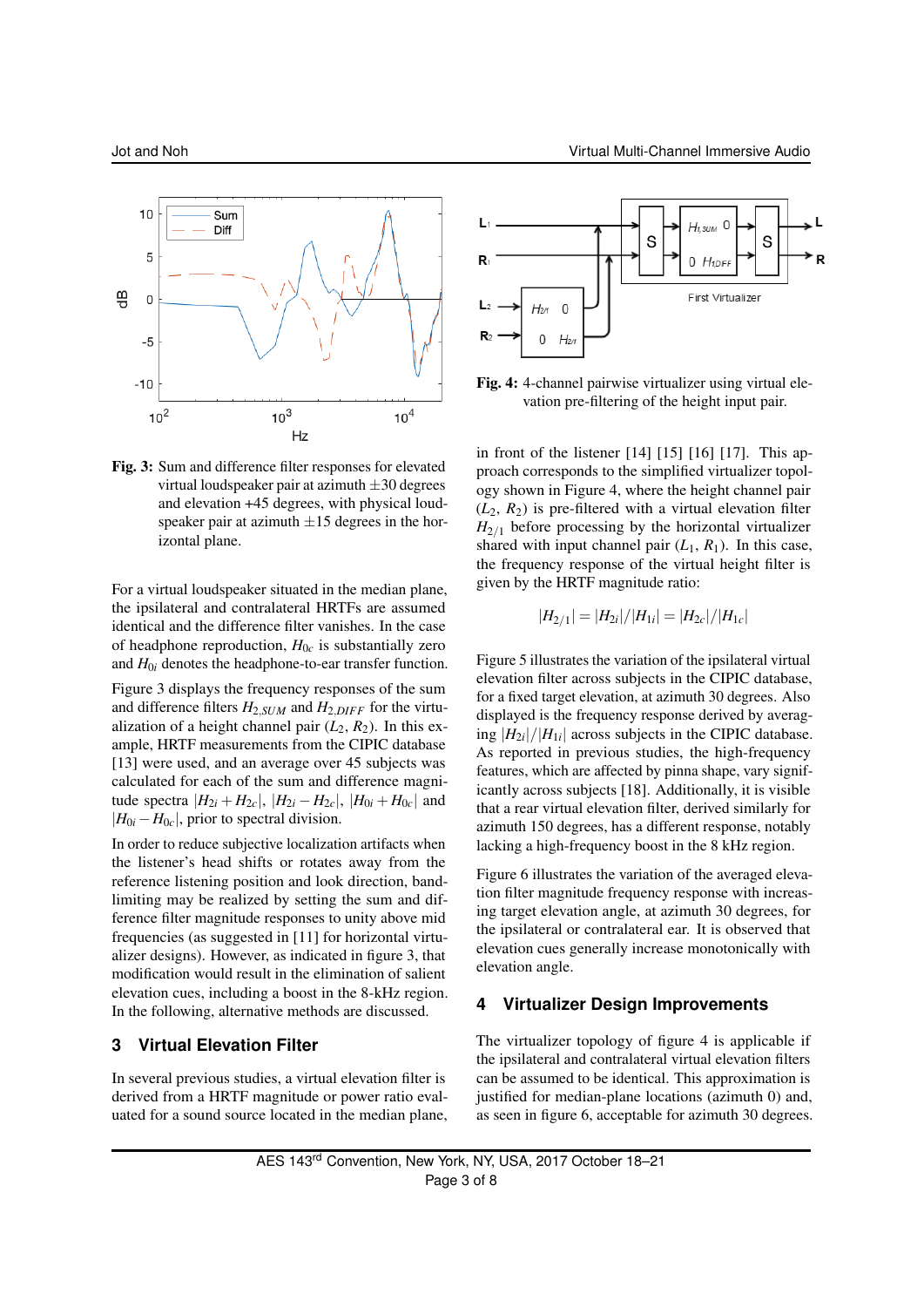

Fig. 5: Variation and average of front or rear virtual elevation filter response across subjects.

However, as shown in figure 7, it becomes less valid for wider azimuth angles. Furthermore, the frequency response of the ipsilateral virtual elevation filter varies significantly with azimuth angle.

Figure 8 depicts a general dual-stage cascaded virtualizer topology, which allows accounting for the difference between ipsilateral and contralateral elevation cues and making the virtual elevation filter dependent on the due azimuth of the virtual sound source relative to the listener's look direction. The second virtualizer, applied to the input pair  $(L_2, R_2)$ , includes sum and difference pre-filters defined by:

$$
H_{2/1,SUM} = \{H_{2i} + H_{2c}\} \cdot \{H_{1i} + H_{1c}\}^{-1}
$$

 $H_{2/1,DIFF} = \{H_{2i} - H_{2c}\} \cdot \{H_{1i} - H_{1c}\}^{-1}$ 

with notations introduced in section 2 and Figure 1.



Fig. 6: Variation of virtual elevation filter response with target elevation angle (0.0, 11.2, 22.5, 33.7, 45.0, 50.6, and 61.8 degrees).

Figure 9 displays the sum and difference filter responses in this 2-stage virtualizer, for rendering the height channel pair  $(L_2, R_2)$  with the same virtual and physical loudspeaker positions as in the example of figure 3. In this case, the first virtualizer, which is also applied to the horizontal channel pair  $(L_1, R_1)$ , is bandlimited at 3 kHz. The height channels are pre-filtered by the second virtualizer, resulting in combined sum and difference filter frequency responses that compare to those of a single-stage virtualizer as displayed in Figure 3.

The staged virtualizer topology of Figure 8 is computationally advantageous compared to the parallel topology of Figure 2 because it allows sharing horizontalplane virtualization processing between the two input channel pairs,  $(L_1, R_1)$  and  $(L_2, R_2)$ . Furthermore, the separation of virtual elevation processing from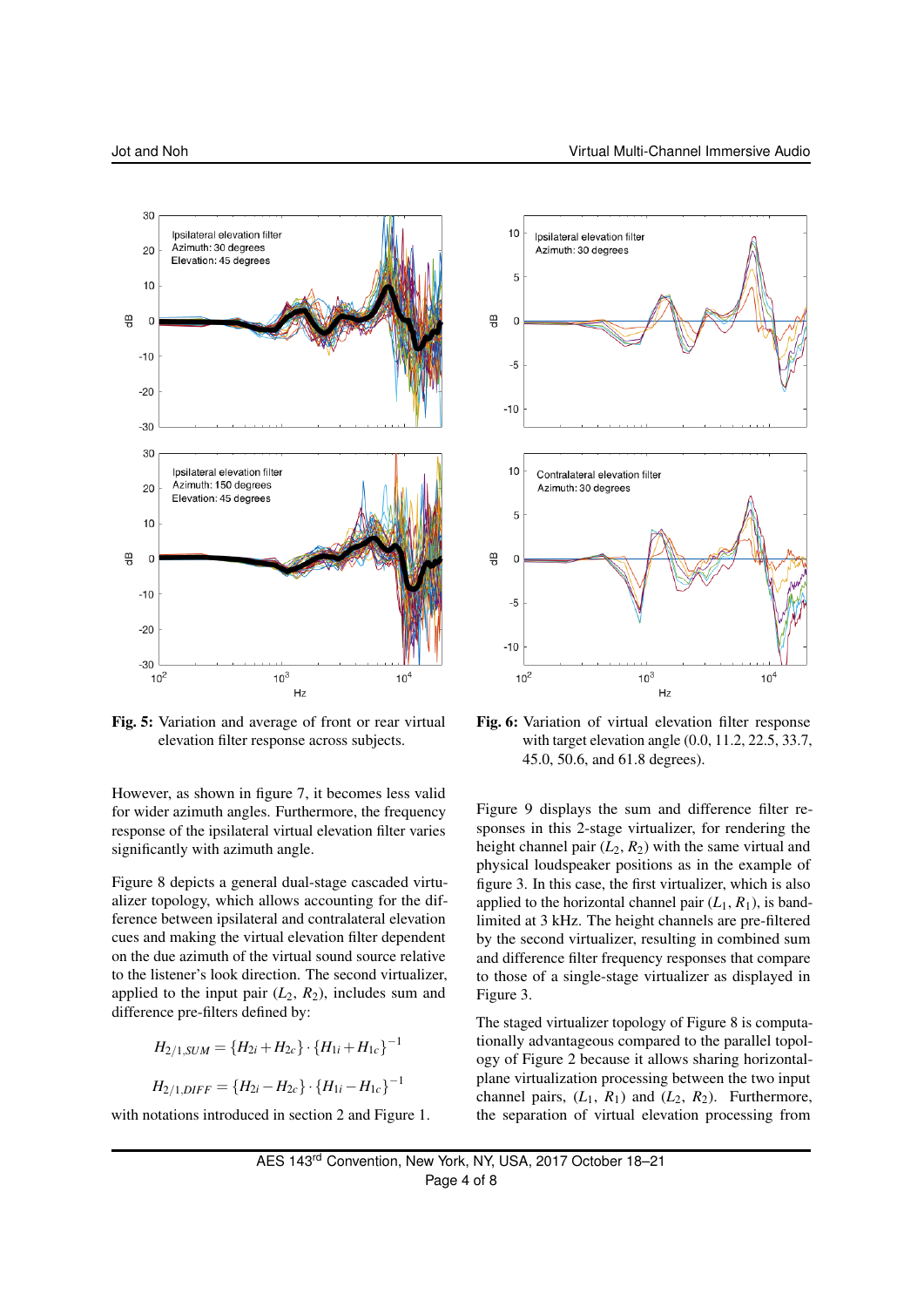

Fig. 7: Variation of the elevation filter across azimuth angles, after averaging across 45 subjects form the CIPIC HRTF database. The range of azimuth angles spanning 0 to 180 degrees is split into four angular sectors.



Fig. 8: 4-channel pairwise virtualizer using shared filtering stage, equivalent to the virtualizer of figure 2.

horizontal-plane virtualization processing allows optimizing the reproduction of these two localization dimensions separately: tuning the virtual elevation effect and preserving it even at listening positions away from the "sweet spot", irrespective of horizontal localization effect design trade-offs.

#### **5 Virtualization of Phantom Sources**

Multichannel audio signals commonly include sound components that are "panned" across two or more audio channels, in order to reproduce sound localizations that do not coincide with loudspeaker positions. Such panned sounds are often referred to as "phantom sources". When the input channels are reproduced via virtual loudspeakers, we may refer to the perceived result as a "virtual phantom Source". Even when virtual loudspeaker processing faithfully reproduces the due localization of each input channel signal auditioned individually, it is observed that virtual phantom sources often incur audible defects in loudness or timbre preservation or in localization accuracy (including elevation errors, front-back confusion, or in-head localization).

A particular case of interest is the reproduction of a virtual phantom height center channel by feeding an identical signal to the height input pair  $(L_2, R_2)$ . While the due sound localization is, in this case, the mid point between the two elevated virtual loudspeaker positions, it is observed that an audio signal reproduced in this manner typically sounds less elevated than the same signal feeding a single virtual elevated loudspeaker.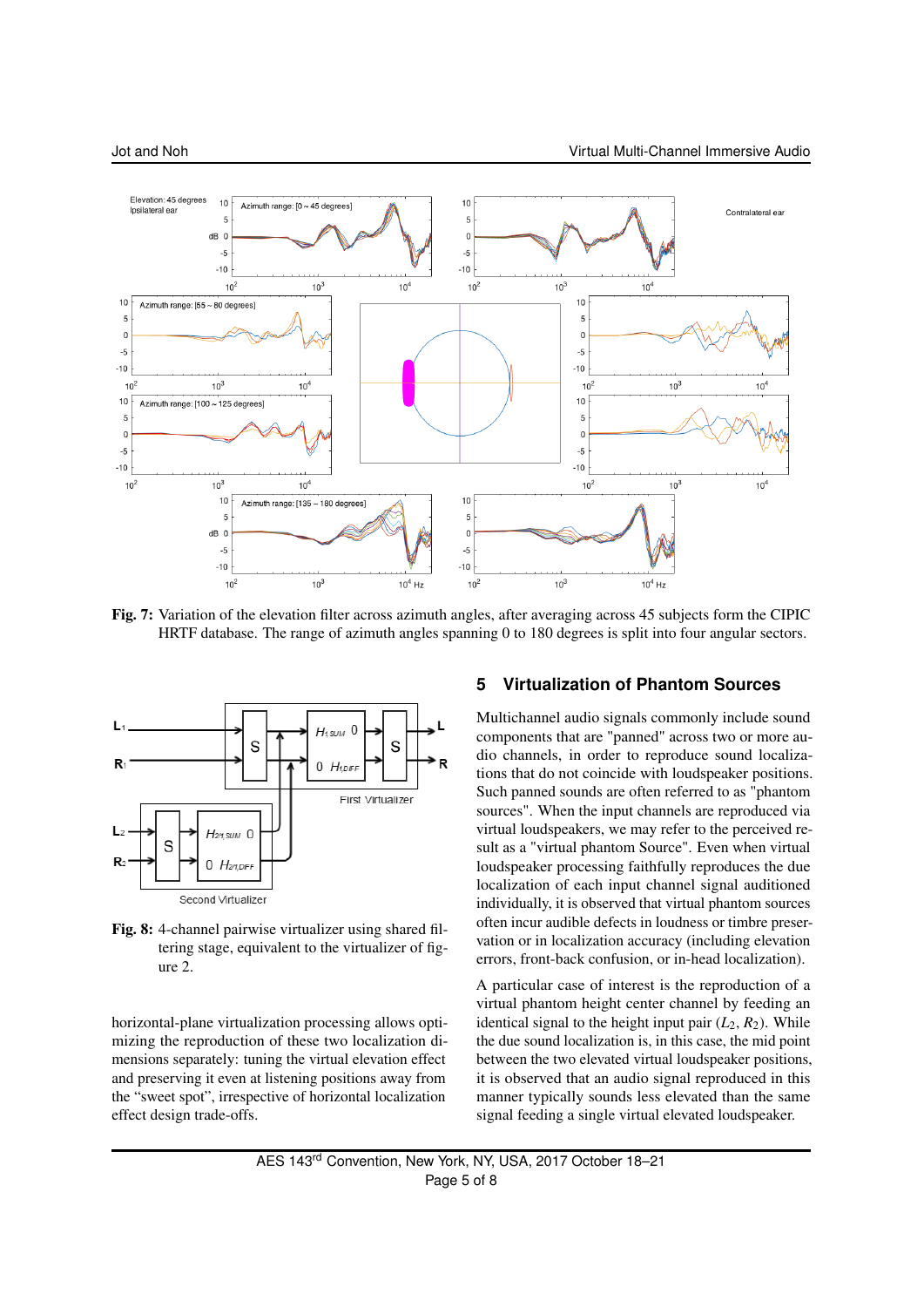

Fig. 9: Sum and difference filter responses for the same virtual and physical loudspeaker positions as in figure 3, using the virtualizer topology of figure 8 with band-limited horizontal virtualizer.

Improved techniques for the virtualization of phantom sources were proposed in [10] and [19], where frequency-domain spatial analysis/synthesis is used for selectively "re-rendering" them at their due localization. In [20] and [21], additional decorrelation processing



Fig. 10: Decorrelation pre-processing for improving the virtualization of phantom sources.



Fig. 11: Nested all-pass filter topology.

is proposed for improving the reproduction of phantom center components. We propose an a solution which, unlike these previous methods, does not involve frequency-domain processing of the input signals.

In figure 10, decorrelation filters are applied to the input signals prior to virtualization processing. The intent of this decorrelation is to ensure that source signals panned between the input channels will be heard by the listener at virtual positions substantially located on the shortest arc segment centered on the listener's position and joining the due positions of the corresponding virtual loudspeakers. As anticipated by previous studies, this effect is accompanied by a broadening (or "smearing") of the perceived sound image [20] [22], which we deem preferable, in the present case, to ineffective virtual elevation processing.

An example realization for the decorrelation filters is the nested all-pass filter topology shown in Figure 11 [23]. A bank of two or more inter-channel decorrelators may be realized by choosing, for the parameters *M*, *N*, *g*<sup>1</sup> and *g*<sup>2</sup> of each nested all-pass filter, different settings between channels. Variants and improvements addressing timbre and spectral balance preservation with time-domain all-pass filter designs suited for this application are described e.g. in [20].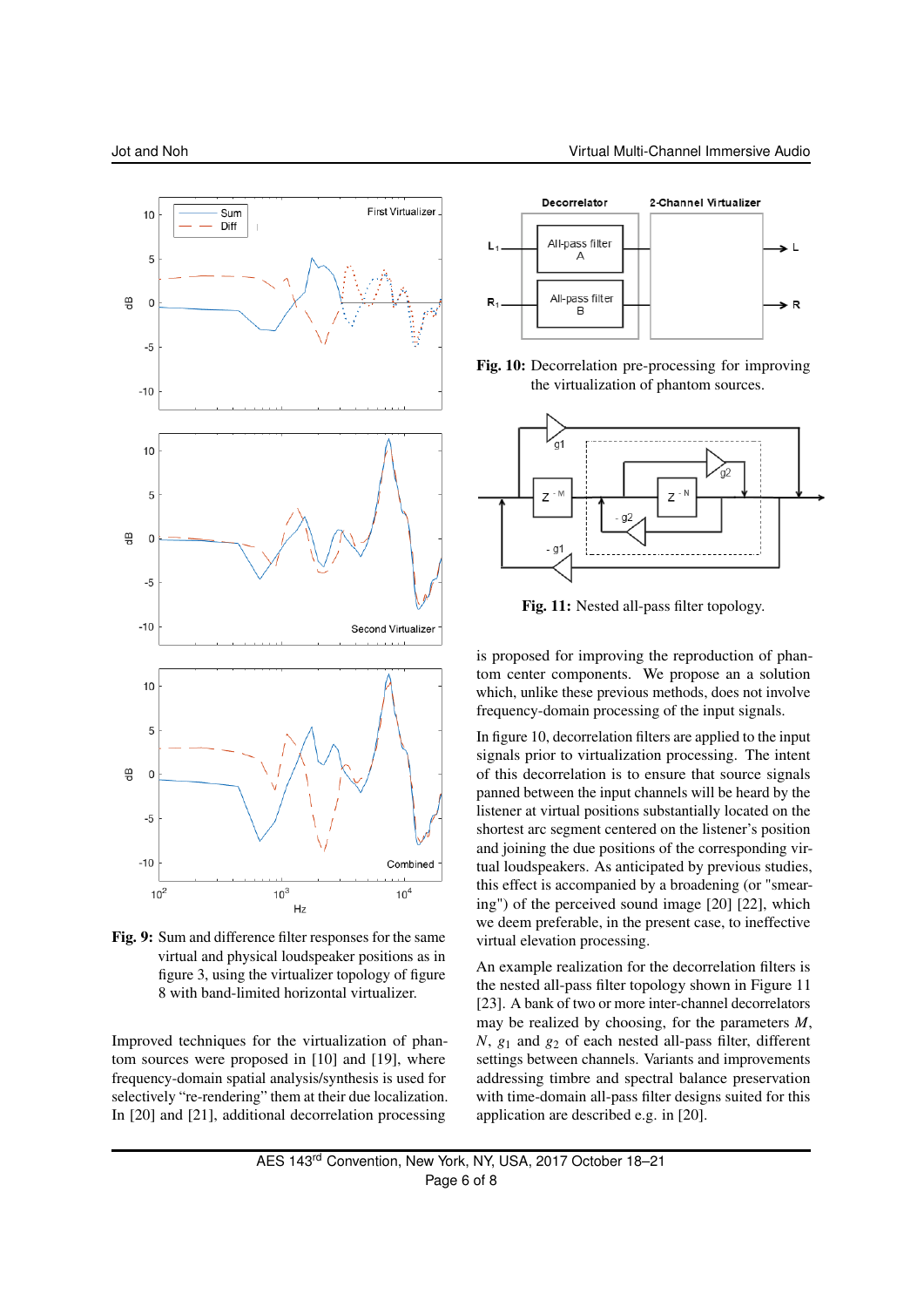## **6 Summary and Discussion**

We have described methods for virtual 3-D audio rendering of multi-channel audio material, specifically targeting applications where the listener's look direction is determined (for instance by position sensors or because the listener is assumed to be facing a fixed direction). Such applications include home-theater sound bar loudspeakers or surround-sound systems, and headphone-based immersive virtual reality audio systems that incorporate head-tracking technology.

In these applications, it is not restrictive to assume that virtual loudspeaker locations are fixed in reference to the listener's head, and either in the median plane or arranged in left-right symmetric pairs — which allows the use of efficient parallel pairwise virtualizer topologies and filter designs. Here, we build upon prior studies to propose new topologies employing cascaded virtualization stages, and demonstrate this approach in the case of virtual elevation processing for immersive audio reproduction over conventional stereo loudspeaker playback systems.

Separating virtual elevation from horizontal surroundsound virtualization effects offers computational efficiency and subjective performance advantages, by (1) the possibility of sharing virtualization processing stages between several input pairs, and (2) facilitating subjective performance optimization by allowing independent virtualizer design trade-offs between horizontal and vertical localization attributes (lateralization, elevation and front-back discrimination). Optionally, the proposed solution also includes low-complexity interchannel decorrelation pre-processing that can improve the subjective localization performance for phantom sources.

## **7 Acknowledgments**

We would like to thank Edward Stein for contributing filter design tools used in this study, Oveal Walker for collaboration in listening evaluation experiments, Ryan Cassidy, Rick Oliver and Themis Katsianos for fruitful discussions and feedback during this research.

This work was carried out while the first author was employed by DTS, Inc. (now a subsidiary of Xperi Corp.).

## **References**

- [1] Cooper, D. H. and Bauck, J. L., "Prospects for transaural recording," *Journal of the Audio Engineering Society*, 37(1/2), pp. 3–19, 1989.
- [2] Jot, J.-M., Larcher, V., and Warusfel, O., "Digital signal processing issues in the context of binaural and transaural stereophony," in *Proc. 98th Audio Engineering Society Convention*, 1995.
- [3] Huopaniemi, J. and Karjalainen, M., "Review of digital filter design and implementation methods for 3-D sound," in *Proc. 102nd Audio Engineering Society Convention*, 1997.
- [4] Gardner, W. G., *3-D audio using loudspeakers*, Springer Science & Business Media, 1998.
- [5] Hamasaki, K., Hiyama, K., and Okumura, R., "The 22.2 multichannel sound system and its application," in *Proc. 118th Audio Engineering Society Convention*, 2005.
- [6] Jot, J.-M. and Fejzo, Z., "Beyond surround sound—creation, coding and reproduction of 3-D audio soundtracks," in *Proc. 131st Audio Engineering Society Convention*, 2011.
- [7] Robinson, C. Q., Mehta, S., and Tsingos, N., "Scalable format and tools to extend the possibilities of cinema audio," *SMPTE Motion Imaging Journal*, 121(8), pp. 63–69, 2012.
- [8] Herre, J., Hilpert, J., Kuntz, A., and Plogsties, J., "MPEG-H audio—the new standard for universal spatial/3D audio coding," *Journal of the Audio Engineering Society*, 62(12), pp. 821–830, 2015.
- [9] Wightman, F. L. and Kistler, D. J., "Individual differences in human sound localization behavior." *The Journal of the Acoustical Society of America*, 99(4), pp. 2470–2500, 1996.
- [10] Breebaart, J. and Schuijers, E., "Phantom materialization: A novel method to enhance stereo audio reproduction on headphones," *IEEE transactions on audio, speech, and language processing*, 16(8), pp. 1503–1511, 2008.
- [11] Walsh, M. and Jot, J.-M., "Loudspeaker-Based 3-D Audio System Design Using the MS Shuffler Matrix," in *Proc. 121st Audio Engineering Society Convention*, 2006.